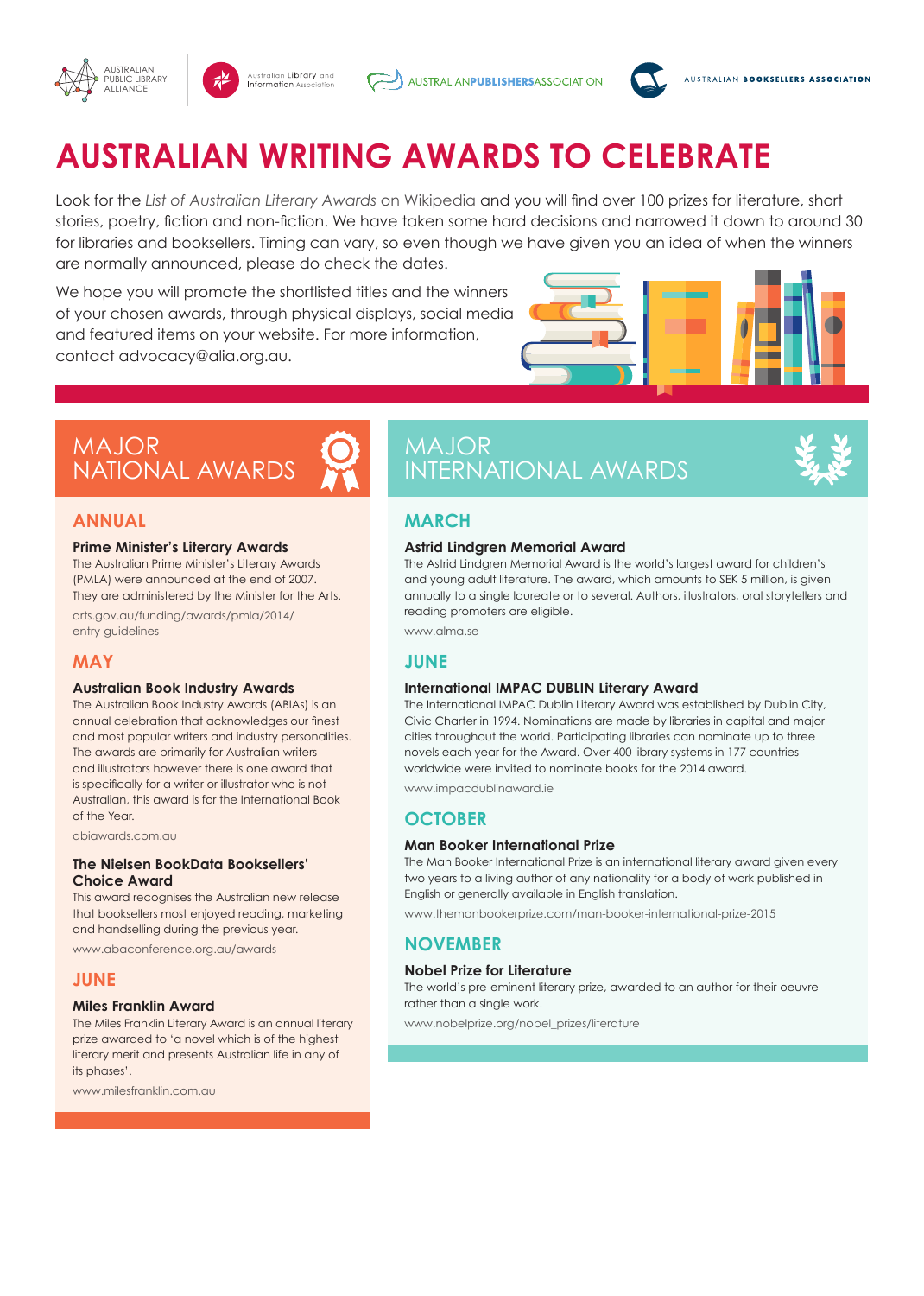# CHILDREN & YOUNG PEOPLE



# **APRIL**

### **Hans Christian Andersen Awards (International)**

Every other year IBBY presents the Hans Christian Andersen Awards to a living author and illustrator whose complete works have made a lasting contribution to children's literature.

www.ibby.org/index.php?id=273

# **AUGUST**

### **Children's Book Council of Australia**

The Children's Book Council of Australia Awards was started by the Children's Book Council of Australia (CBCA) in 1946 with one category. The awards have grown and now there are five categories in the Book of the Year Awards and numerous other awards presented annually by the National Office and CBCA branches in each State and Territory.

cbca.org.au/awards.htm

# **OCTOBER**

### **Inky Awards**

The Inky Awards recognise high-quality young adult literature, with the longlist and shortlist selected by young adults and the winners voted for online by the teen readers of InsideaDog.com.au. There are two awards: the Gold Inky Award for an Australian book, and the Silver Inky Award for an international book.

www.insideadog.com.au/page/inky-awards

### **Speech Pathology Awards**

The Speech Pathology Australia *Book of the Year Awards* aim to promote children's books as literacy tools, as well as raising awareness of the role of speech pathologists play in helping children develop language and literacy skills.

www.speechpathologyaustralia.org.au/spa-news-and-events/ book-of-the-year-awards

# NON-FICTION

# **APRIL**

### **Pulitzer Prize (International)**

The Pulitzer Prize is an award for achievements in newspaper and online journalism, literature, and musical composition in the United States. www.pulitzer.org

# **AUGUST**

### **National Biography Award**

The National Biography Award, established in Australia in 1996, is awarded for the best published work of biographical or autobiographical writing by an Australian.

www.sl.nsw.gov.au/about/awards/ national\_biography

### **DECEMBER**

### **Walkley Awards**

The annual Walkley Awards, under the administration of the Walkley Foundation for Journalism, are presented in Australia to recognise and reward excellence in journalism. Finalists are chosen by an independent board of eminent journalists and photographers. The awards cover all media including print, television, radio, photographic and online media. They can be regarded as the Australian equivalent of the Pulitzer Prize.

walkleys.com/awards

# ROMANCE



# FANTASY & SCIENCE FICTION



# **AUGUST**

## **The Ruby Romantic Book of the Year Award**

The Romantic Book of the Year Award, affectionately known as The Ruby, is the Romance Writers of Australia's premier award. Voted on by Australian readers, this contest is open each year to any Australian or New Zealand romance author who has published a long or short romance novel.

www.romanceaustralia.com/p/90/RUBY



# **Chandler Award**

The Chandler Award is presented by the Australian Science Fiction Foundation for 'Outstanding Achievement in Australian Science Fiction'.

www.asff.org.au/chandler.htm

# **DECEMBER**

### **Aurealis Award**

The Aurealis Award for Excellence in Speculative Fiction is an annual literary award for Australian science fiction, fantasy and horror fiction. Only Australians are eligible for the award.

www.aurealisawards.com/index.htm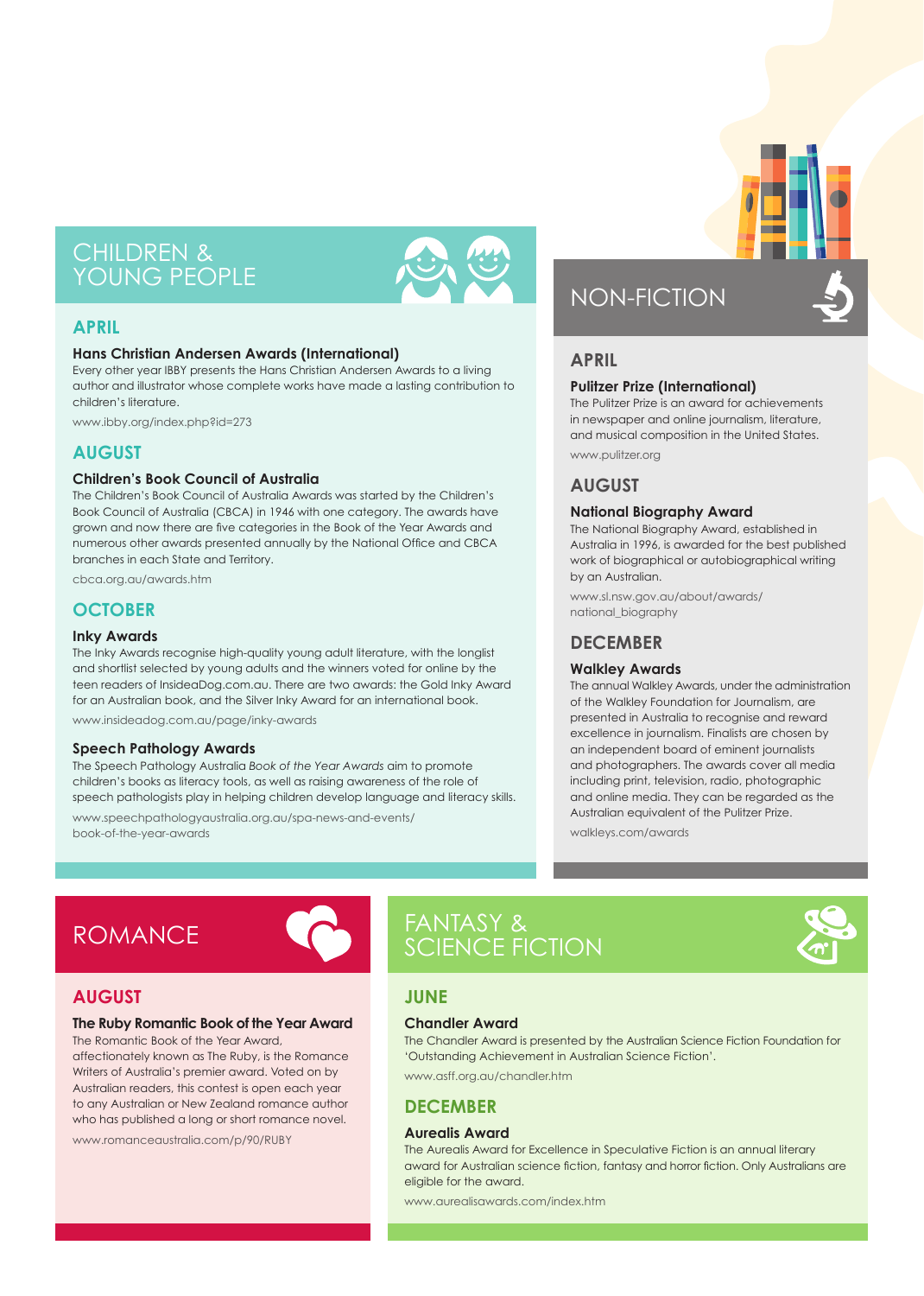

# **CRIMF**



### **AUGUST Davitt Awards**

The Davitt Awards are for the best crime and mystery books by Australian women. They are named in honour of Ellen Davitt (1812–1879) who wrote Australia's first mystery novel, *Force and* 

www.sistersincrime.org.au/node/2

### **SEPTEMBER**

*Fraud* in 1865.

#### **Ned Kelly Awards**

The Ned Kelly Awards (named for bushranger Ned Kelly) are Australia's leading literary awards for crime writing in both the crime fiction and true crime genres. They were established in 1996 by the Crime Writers Association of Australia to reward excellence in the field of crime writing within Australia.

www.nedkellyawards.com

# **LITERATURE**



### **APRIL**

#### **Stella Prize**

The Stella Prize is a major literary award celebrating Australian women's writing. It is named after Stella Miles Franklin and was first awarded in 2013. Both nonfiction and fiction books by Australian women are eligible for entry. The prize is \$50,000.

thestellaprize.com.au

#### **The Australian/Vogel Prize**

The Australian/Vogel's Literary Award is one of Australia's richest and the most prestigious award for an unpublished manuscript by a writer under the age of 35. The award has launched the careers of some of Australia's most successful writers, including Tim Winton, Kate Grenville, Gillian Mears, Brian Castro, Mandy Sayer and Andrew McGahan.

www.allenandunwin.com/default.aspx?page=442

### **JULY**

### **Australian Literature Society Gold Medal**

The Australian Literature Society Gold Medal (ALS Gold Medal) is awarded annually by the Association for the Study of Australian Literature for 'an outstanding literary work in the preceding calendar year'.

asaliterature.com/?page\_id=9

# **LITERATURE**



# **JULY**

### **Nita Kibble Literary Award**

The Kibble Literary Awards comprise two awards which are presented annually: the Nita B Kibble Literary Award, which recognises the work of an established Australian female writer, and the Dobbie Literary Award, which is for a first published work by a female writer.

www.perpetual.com.au/kibble

# **OCTOBER**

#### **Colin Roderick Award**

The Colin Roderick Award is presented annually by the Foundation for Australian Literary Studies at Queensland's James Cook University for 'the best book published in Australia which deals with any aspect of Australian life'.

www.jcu.edu.au/sass/humanities/fals/JCU\_128442.html

### **The Nib: Waverley Library Award for Literature**

This award is organised by Waverley Council, with support from the Friends of Waverley Library and other community partners. The Nib Award offers an annual winner's prize of \$20,000, six shortlisted prizes of \$1,000 each, and a People's Choice prize of \$500. It recognises and rewards excellence in literary research, and is the only national literary award to be developed and run by a local council.

www.waverley.nsw.gov.au/services/library/whats\_on/regular\_events/waverley\_ literary\_award

# **NOVEMBER**

### **Barbara Jefferis Award**

The Barbara Jefferis Award commemorates author Barbara Jefferis. With an annual prize of some \$50,000, it is awarded to 'the best novel written by an Australian author that depicts women and girls in a positive way or otherwise empowers the status of women and girls in society'.

www.asauthors.org/the-barbara-jefferis-award-1

### **Most Underrated Book Award**

Presented by the Small Press Network, this award highlights books which didn't attract the attention they deserved when first released.

spunc.com.au/home/news

#### **Voss Literary Prize**

The Voss Literary Prize was a new award for 2014, dedicated to the memory of historian Vivian Robert Le Vaux Voss. It is awarded to the best novel published in Australia in the previous year and carried prize money of \$6,500 in its first year. vossliteraryprize.com

#### **Patrick White Award**

The Patrick White Award is an annual literary prize established by Patrick White. White used his 1973 Nobel Prize in Literature award to establish a trust for this prize. en.wikipedia.org/wiki/Patrick\_White\_Award

# STATE-BASED AWARDS

### **NEW SOUTH WALES**

### **MAY**

#### **New South Wales Premier's Literary Awards**

The New South Wales Premier's Literary Awards, also known as the NSW Premier's Literary Awards, are among the richest literary awards in Australia.

www.sl.nsw.gov.au/about/awards/premiers\_awards/nsw\_premiers\_literary\_ awards/premiers\_literary\_award.html